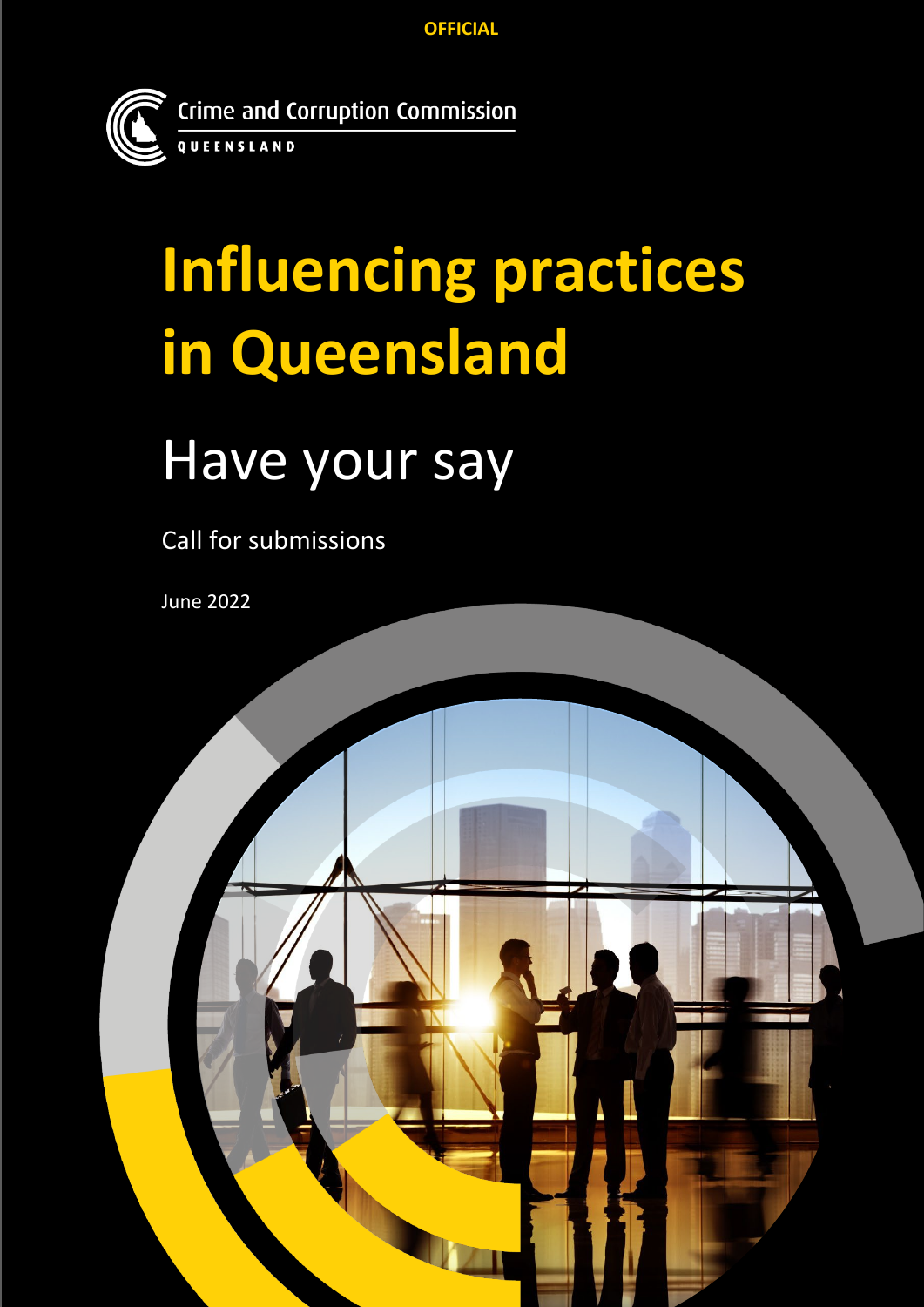#### **Contents**

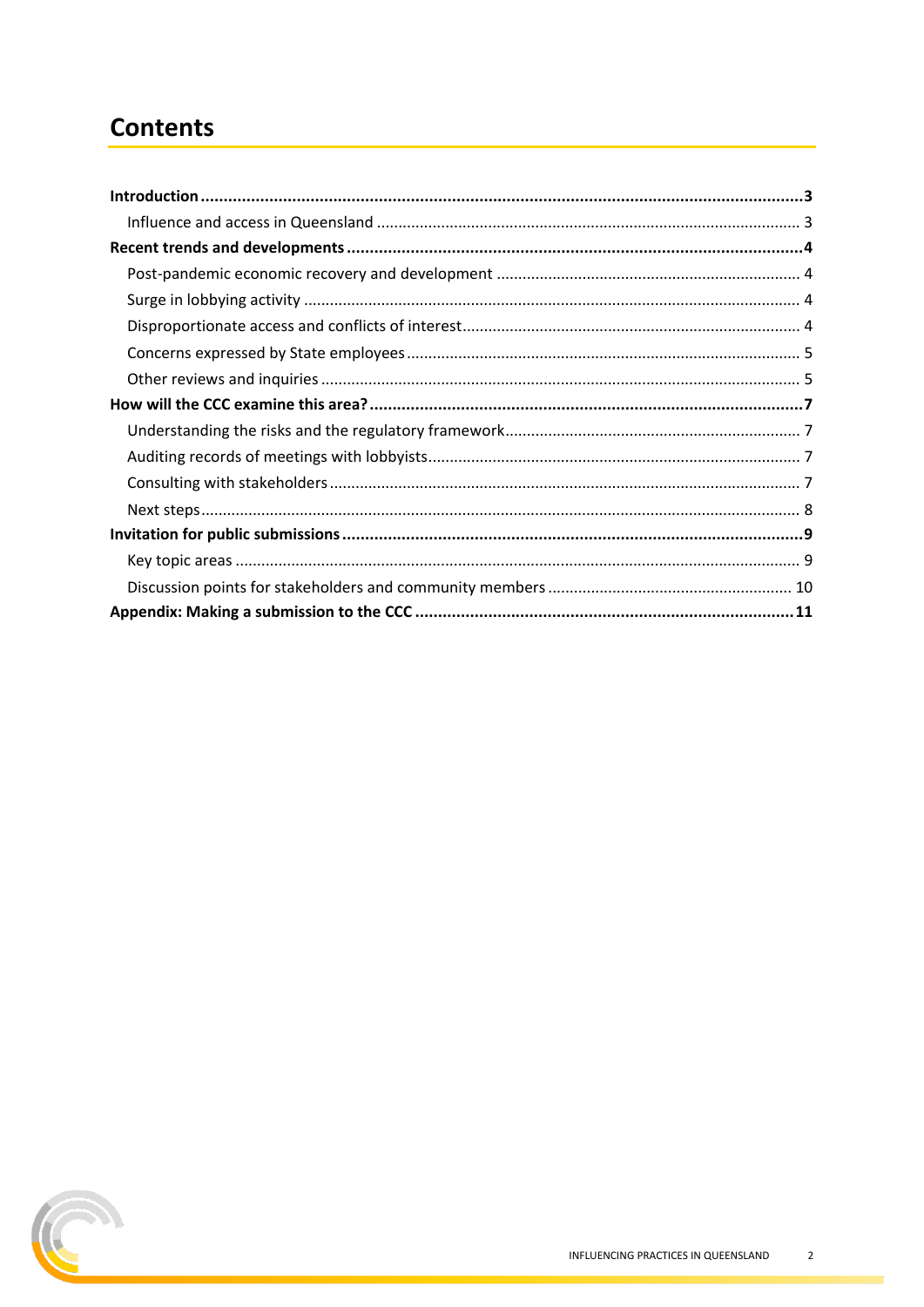#### <span id="page-2-0"></span>**Introduction**

#### <span id="page-2-1"></span>**Influence and access in Queensland**

Two factors identified by the public and integrity agencies alike as central to good government are:

- equal access to decision-makers, and
- ensuring decisions are free from undue influence.<sup>[1](#page-2-2)</sup>

Access to government decision-makers is crucial for individuals and organisations seeking to influence government policy, legislation, or the awarding of contracts and grants. Research suggests that influence can be sought in many ways, including through political donations, providing gifts or benefits, leveraging political and personal associations, or engaging the services of well-connected individuals such as registered lobbyists.<sup>[2](#page-2-3)</sup>

The Crime and Corruption Commission (CCC) and other integrity agencies across Australia have repeatedly expressed concerns that these practices can lead to, or increase the risk of, improper influence or partial decision-making, resulting in corrupt practices and an erosion of public confidence in government.

In the lead-up to the Queensland State Government election in 2020, the CCC made public its concerns about the dangers of improper influence. It wrote to all candidates, warning them of the methods that could be used to buy or exert influence over them. It reminded candidates that:

*Ultimately, what the community asks of government is that it be fair and trustworthy. Queenslanders want to know that decisions are transparent and merit-based. They want to have confidence that their politicians are not for sale and are prepared to be accountable for their actions. It goes without saying that they believe decisions are meant to be made in the best interests of the Queensland community.[3](#page-2-4)*

Since that time, data from allegations made to the CCC, as well as its own investigations and intelligence, is clearly indicating that the corruption risks associated with influencing practices — the means by which people access elected officials and public sector decision-makers in order to effect or encourage a particular outcome — have intensified.

While in many circumstances access to government decision-makers is conducted legitimately and in accordance with existing regulations, corruption risks may still arise. A corruption risk arises when some individuals or entities may have privileged access to decision-makers, and may rely on personal relationships and connections to influence decision-making processes. That is particularly so where those modes of access sit outside the established regulatory framework which is intended to ensure transparency around matters of advocacy and lobbying.

To assist the CCC with its further consideration of this issue we are asking for people to share their views, via public submissions, on a range of topics related to influence, decision-making and transparency in Queensland. Key areas of interest include fairness and equity in government decisionmaking, and management of conflicts of interest.



<span id="page-2-2"></span> $1$  Queensland Integrity Commissioner, Crime and Corruption Commission and Independent Commissioner Against Corruption 2021, Lobbying and the public sector - A report of the Integrity Summit 2021.

<span id="page-2-3"></span><sup>&</sup>lt;sup>2</sup> Wood D, Griffith K & Chivers C 2018, Who's in the room? Access and influence in Australian politics.

<span id="page-2-4"></span><sup>&</sup>lt;sup>3</sup> CCC 13 October 2020, CCC Chairperson urges candidates to put integrity first.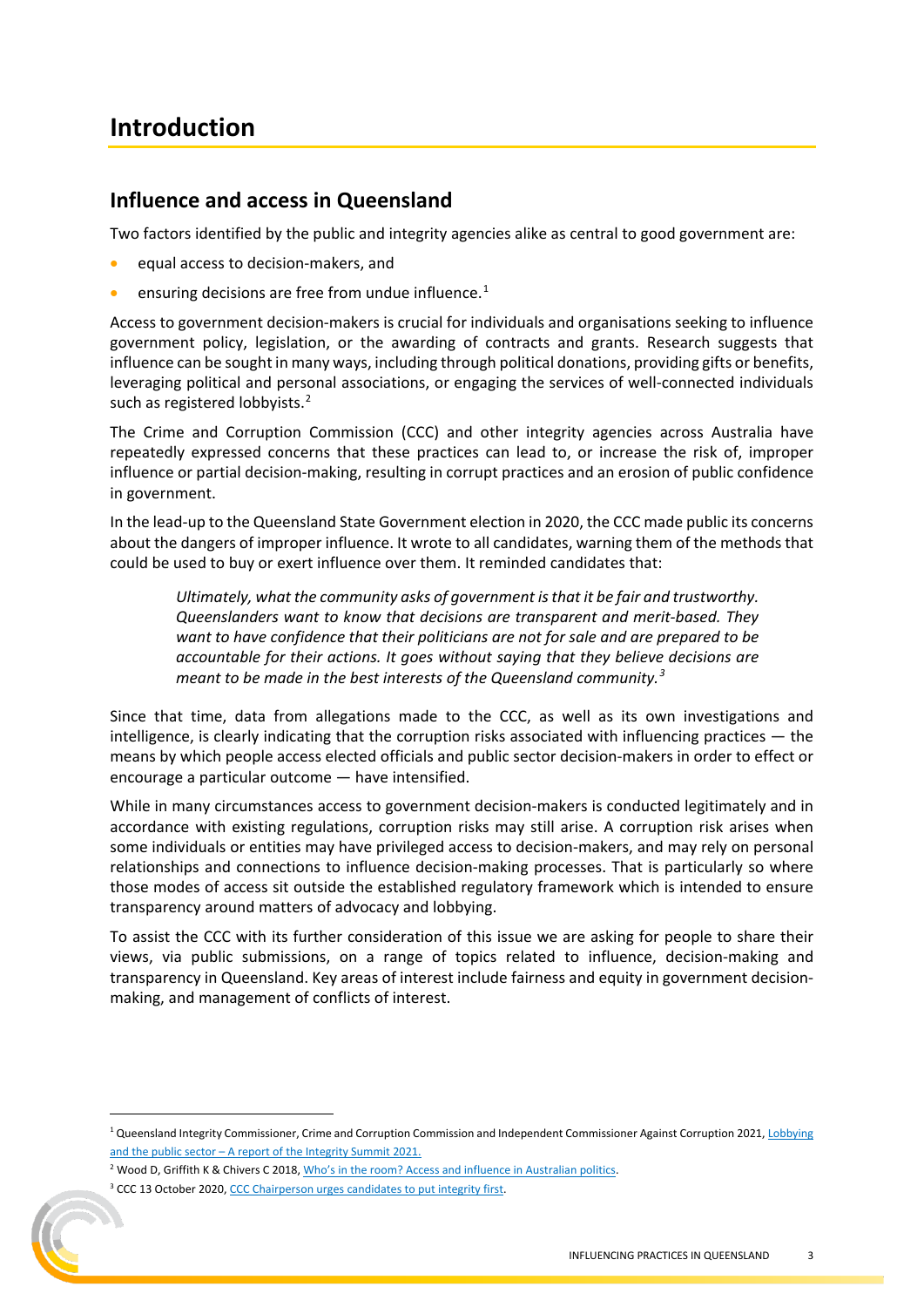#### <span id="page-3-0"></span>**Recent trends and developments**

Increasingly, government is calling on the private sector to design, deliver and implement or collaborate on its services. Private sector organisations actively compete for, and rely on, government contracts as a source of revenue. But such engagement can heighten public sector corruption risks, particularly those associated with conflicts of interest, fraud or a lack of openness relating to procurement resulting in poor value for money, or the misappropriation of public funds.

Assessing the extent to which influencing practices, such as lobbying, impact government decisionmaking is challenging as these interactions often occur in private and are not necessarily proximal to a government decision. Recent investigations by the CCC have demonstrated that individuals or groups of people may "groom" or develop relationships with key people over a long period of time to position themselves to exert influence over government decisions. While there may be no overt *quid pro quo*, a person who has ingratiated themselves to a decision-maker over a long period of time may benefit from that person's favourable view of them.

#### <span id="page-3-1"></span>**Post-pandemic economic recovery and development**

Globally, governments are accelerating their economic recovery efforts post-pandemic and progressing a pipeline of large-scale infrastructure and development projects. In Queensland, the government has already commenced planning and recruitment for the 2032 Olympic and Paralympic Games. As high-profile projects and developments are announced, there will be increasing demand for positions and contracts — which carries a heightened risk of improper influence.

Recent investigations by the CCC and other integrity agencies across Australia have demonstrated how government decision-making can be inappropriately influenced by longstanding political or personal connections, obligations of professional reciprocity and mutual benefit.

Additionally, intelligence collected by the CCC has identified several examples where political donors, clients of lobbyists, or individuals with political or personal associations have received outcomes, such as government contracts, grants, approvals, or subsidies. Transparency on matters of access and influence is crucial in such cases to enable the public to have confidence that such decisions are properly made, free from influence and in the public interest.

#### <span id="page-3-2"></span>**Surge in lobbying activity**

In 2021 an intelligence investigation was commenced by the CCC to examine and collect information on the practices used by the private sector to access government decision-makers and influence public policy. The project was informed by a review of political donations, lobbying activity, awarded contracts, ministerial diaries, senior government appointments and other relevant sources to highlight associations and practices that may be vulnerable to, or increase the perception of, corruption in government decision-making.

The CCC's intelligence collection found there has been a substantial increase in recorded lobbying activities in recent years. The onset of the COVID-19 pandemic, and associated economic recovery efforts, appear to have contributed to the recent surge in lobbying activities in Queensland.

#### <span id="page-3-3"></span>**Disproportionate access and conflicts of interest**

Additionally, the collection found that a small number of key groups and individuals appear to have a disproportionate amount of access to government decision-makers and may be using these relationships to influence government decisions. In some instances, the individuals or groups afforded

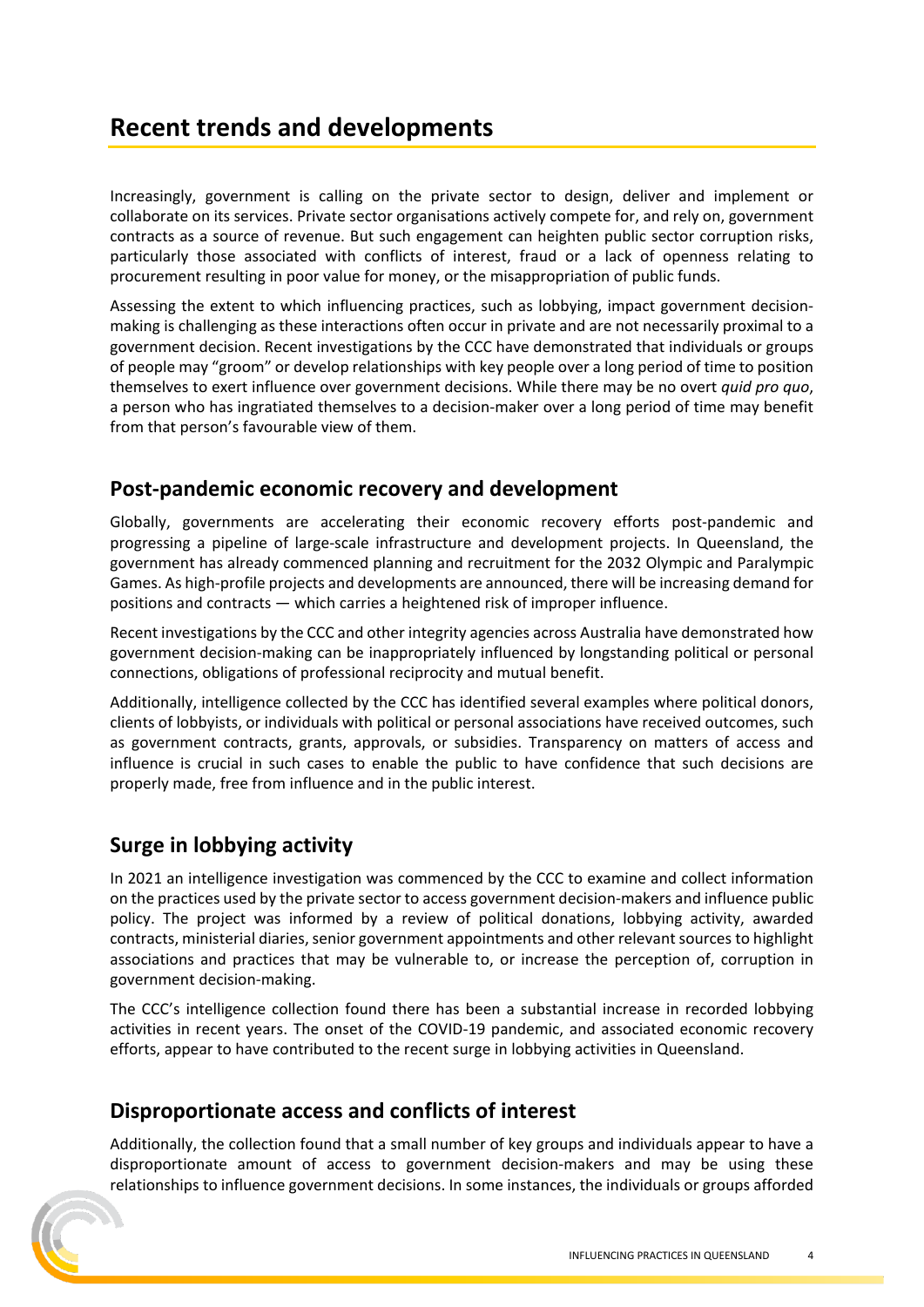access have longstanding and close political or personal connections with the decision-makers or government they are seeking to influence. Further, in some circumstances these individuals have been engaged by a political party or government agency while still involved in influencing practices, such as lobbying.

While a personal association between a lobbyist and elected official is not necessarily an indicator or cause of corruption, it can cause a conflict of interest and increase the risk, or perception, of favouritism or undue influence. A consequence of this can be the development of policy that benefits special interest groups, rather than policy that is in the broader public interest.

Intelligence collected through this project has highlighted several areas that may contribute to, or give rise to a perception of, corruption, and which present opportunities to improve our understanding of the factors that influence government decisions. A full list of topics can be found on page 9 and 10.

#### <span id="page-4-0"></span>**Concerns expressed by State employees**

Improper influence and lobbying is a topical integrity issue within the Queensland public sector. A survey of public service employees conducted by the CCC in 2021 found that:

- more than half of respondents reported corruption risks associated with lobbying
- 14 per cent reported they have witnessed or suspected someone from the private sector exerting pressure on a public service department employee to benefit themself or another
- <span id="page-4-1"></span>11 per cent have witnessed or suspected someone from the private sector exerting pressure on an elected official to benefit themself or another.

#### **Other reviews and inquiries**

In addition to work undertaken by the CCC to understand the corruption risks associated with influencing practices, several recent and ongoing external inquiries have considered these issues.

#### **Strategic review of the functions of the Integrity Commissioner**

In 2021 the Queensland government appointed an independent reviewer to undertake a five-year review of the functions of the Integrity Commissioner, including lobbying regulation functions.<sup>[4](#page-4-2)</sup> As part of this review, registered lobbyists were invited to provide submissions and participate in an online survey.

Similar to concerns raised through the CCC's intelligence project and other recent investigations, the review highlighted issues relating to the transparency of lobbyists' meetings with government representatives, the management of conflicts of interest arising from lobbyists working for political parties, unregistered lobbying activities, and the inability of the Integrity Commissioner to compel government or opposition representatives to provide information about their engagements with lobbyists.

The review made 27 recommendations to improve the Integrity Commissioner's functions, several of which relate to strengthening the transparency of lobbying activities and increasing the level of oversight by the Integrity Commissioner of these interactions.<sup>[5](#page-4-3)</sup>

In March 2022 the Queensland Parliament's Economics and Governance Committee held a public hearing to explore the issues and recommendations identified through the review. A small number of written submissions were also received from interested stakeholders, including registered lobbying companies. A key theme raised by registered lobbying companies throughout this review relates to

<span id="page-4-2"></span><sup>4</sup> The Queensland Integrity Commissioner is responsible for the oversight of lobbying activities in Queensland.

<span id="page-4-3"></span><sup>&</sup>lt;sup>5</sup> Yearbury K September 2021[, Strategic Review of the Integrity Commissioner's Functions.](https://documents.parliament.qld.gov.au/tableoffice/tabledpapers/2021/5721T1755.pdf)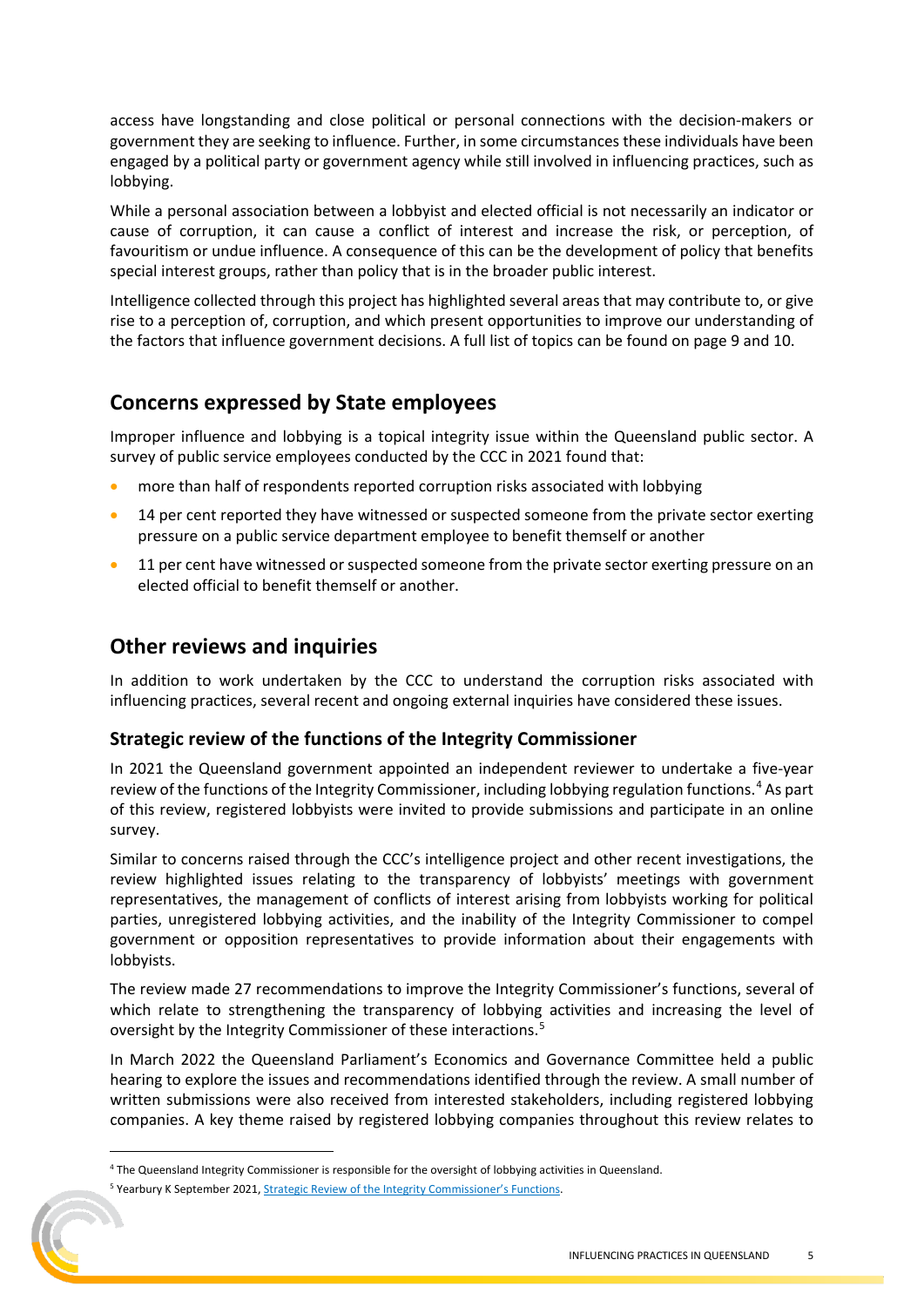the lack of oversight of in-house lobbyists and government relations specialists who are not currently subject to existing lobbying regulations. The CCC's submission to the Economics and Governance Committee's *Inquiry into the report on the strategic review of the functions of the Integrity Commissioner* is available on the Queensland Parliament [website.](https://www.parliament.qld.gov.au/Work-of-Committees/Committees/Committee-Details?cid=167&id=4124)

In June 2022 the Economics and Governance Committee published a report on its *Inquiry into the report on the strategic review of the functions of the Integrity Commissioner.[6](#page-5-0)* The committee noted or indicated support forsome of the recommendations made to strengthen or reform lobbying regulation in Queensland. The committee's report will now inform a government response.

#### **Review into culture and accountability in the Queensland public sector (Coaldrake review)**

In early 2022 the Queensland Premier and Minister for the Olympics announced that Emeritus Professor Peter Coaldrake AO would conduct a review of culture and accountability in the Queensland public sector following widespread media reporting raising concerns about the integrity and partiality of the sector. An interim report on findings from the review was published in April 2022.<sup>[7](#page-5-1)</sup>

Similar to the work undertaken by the CCC, the interim report commented on the increase in lobbying activities in recent years and highlighted areas of vulnerability within Queensland's regulatory framework. This included the adequacy and transparency of existing disclosure requirements, issues concerning the dual role of lobbyists, the overlap between lobbying and consulting, and direct employment arrangements which may be used to frustrate existing oversight systems. These issues, and potential reforms to the regulatory framework, will be considered in the next phase of his review.

#### **Interstate reviews and investigations**

There have been several recent investigations and reviews across Australian jurisdictions related to corruption risks associated with undue influence and access. These investigations have ranged from allegations focusing on partial decision-making to investigations examining the regulation of lobbying, access and influence.

In 2021 the New South Wales Independent Commission Against Corruption (ICAC) published a report into their *Investigation into the regulation of lobbying, access and influence in NSW* which highlighted the corruption risks associated with lobbying and made recommendations to strengthen the regulation and transparency of these activities in New South Wales. The investigation recommended that all professional lobbyists — including third-party lobbyists and in-house lobbyists — be included on the New South Wales Lobbyist Register and be required to record lobbying contacts.<sup>[8](#page-5-2)</sup>

Additionally, in May 2022 the Tasmanian Integrity Commission announced a public consultation process and called for community input into its lobbying oversight system. This consultation aligns with the oversight of lobbying activities transferring from the Department of Premier and Cabinet to the Integrity Commission in July 2022.[9](#page-5-3)

<span id="page-5-3"></span><sup>9</sup> Integrity Commission Tasmania May 2022, Have your say: Reforming lobbying oversight in Tasmania.



<span id="page-5-0"></span><sup>&</sup>lt;sup>6</sup> Economics and Governance Committee June 2022, Inquiry into the report on the strategic review of the functions of the Integrity [Commissioner.](https://documents.parliament.qld.gov.au/tableoffice/tabledpapers/2022/5722T741-E9B1.pdf) 

<sup>7</sup> Coaldrake P April 2022[, Review of culture and accountability in the Queensland public sector: Interim Report.](https://www.coaldrakereview.qld.gov.au/assets/custom/docs/coaldrake-review-interim-report-21-april-2022.pdf) 

<span id="page-5-2"></span><span id="page-5-1"></span><sup>8</sup> Independent Commissioner Against Corruption New South Wales June 2021, Investigation into the regulation of lobbying, access and [influence in NSW.](https://www.icac.nsw.gov.au/media-centre/media-releases/2021-media-releases/icac-recommends-significant-reform-to-lobbying-legislation-including-banning-secret-meetings-between-lobbyists-and-government-officials#:%7E:text=In%20a%20report%20released%20today,the%20public%20interest%20against%20the)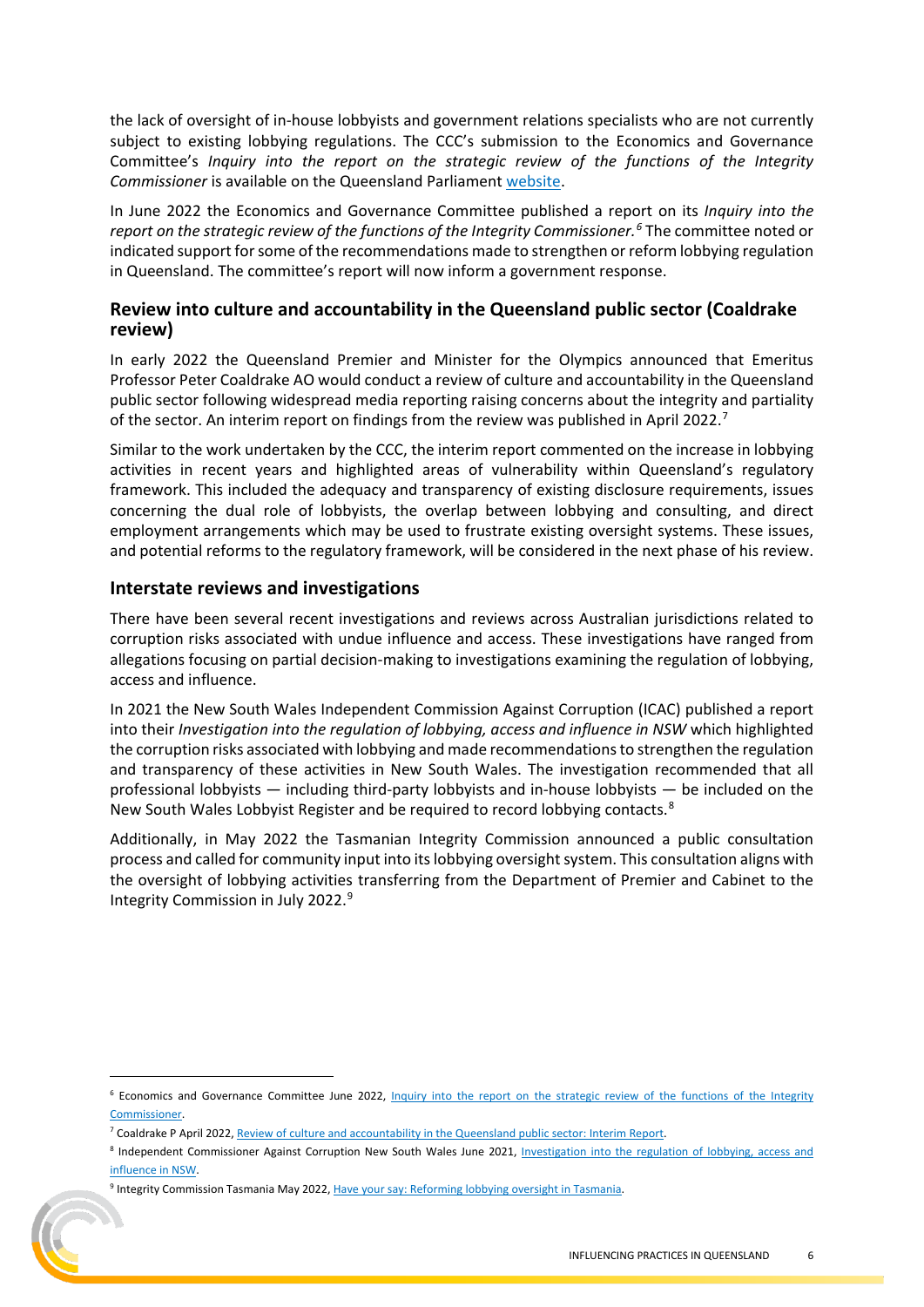#### <span id="page-6-1"></span><span id="page-6-0"></span>**Understanding the risks and the regulatory framework**

We will examine the corruption risks associated with influence and access to understand whether existing legislative, regulatory, and reporting mechanisms are adequate in safeguarding and mitigating these risks. This will assist us to better understand how influence and access to government and public sector decision-makers is obtained, the corruption risks that may arise from these interactions, and whether more should be done to strengthen Queensland's integrity regime in respect to these practices.

Unlike typical investigations undertaken by the CCC, this work is not concerned with identifying particular incidents of undue influence or access, or the individuals involved. Rather it seeks to understand and examine the practices that may cause or contribute to corruption risks and pinpoint potential vulnerabilities in existing processes which could enable or facilitate undue or improper influence over government or public sector decision-making.

#### <span id="page-6-2"></span>**Auditing records of meetings with lobbyists**

The CCC will examine the extent to which contact between lobbyists and government and opposition representatives are being accurately recorded by public authorities. The audit will involve examining the records of a sample of public authorities, including state government departments and local councils, as well as Members of Parliament and ministerial offices.

The audit will also consider the adequacy of public agencies' existing frameworks and their policies and procedures for managing and recording interactions with lobbyists.

The Queensland Integrity Commissioner conducts an annual audit to remind public authorities about their obligations with respect to recording contact by lobbyists and to ensure that contact between public authorities and lobbyists, as entered in contact logs, accurately represents all contact between lobbyists with any public authority. An audit conducted in 2021 identified 103 discrepancies between the records held by public authorities and contacts listed on the Lobbyist Contact Register.<sup>[10](#page-6-4)</sup>

The Integrity Commissioner's focus is on ensuring compliance by lobbyists with their disclosure obligations. The CCC's audit will focus on the other side — that is, compliance by public authorities with their recordkeeping requirements.

#### <span id="page-6-3"></span>**Consulting with stakeholders**

The CCC will also consult with individuals or groups involved in influencing practices to better understand the reason for these practices being used, the specific strategies and tactics employed, and the perceived or actual benefits associated with using them. Individuals or groups that might be approached for consultation include:

- lobbying companies (including former companies)
- lobbying clients (including former clients)
- individuals who are lobbied
- other stakeholders and interest groups.

<span id="page-6-4"></span><sup>&</sup>lt;sup>10</sup> This audit examined the period 1 December 2019 to 30 November 2020[. Findings from this audit](https://www.integrity.qld.gov.au/assets/document/catalogue/media-releases/qic-findings-from-annual-lobbying-audit-2021.pdf) are available on the Queensland Integrity Commissioner's website.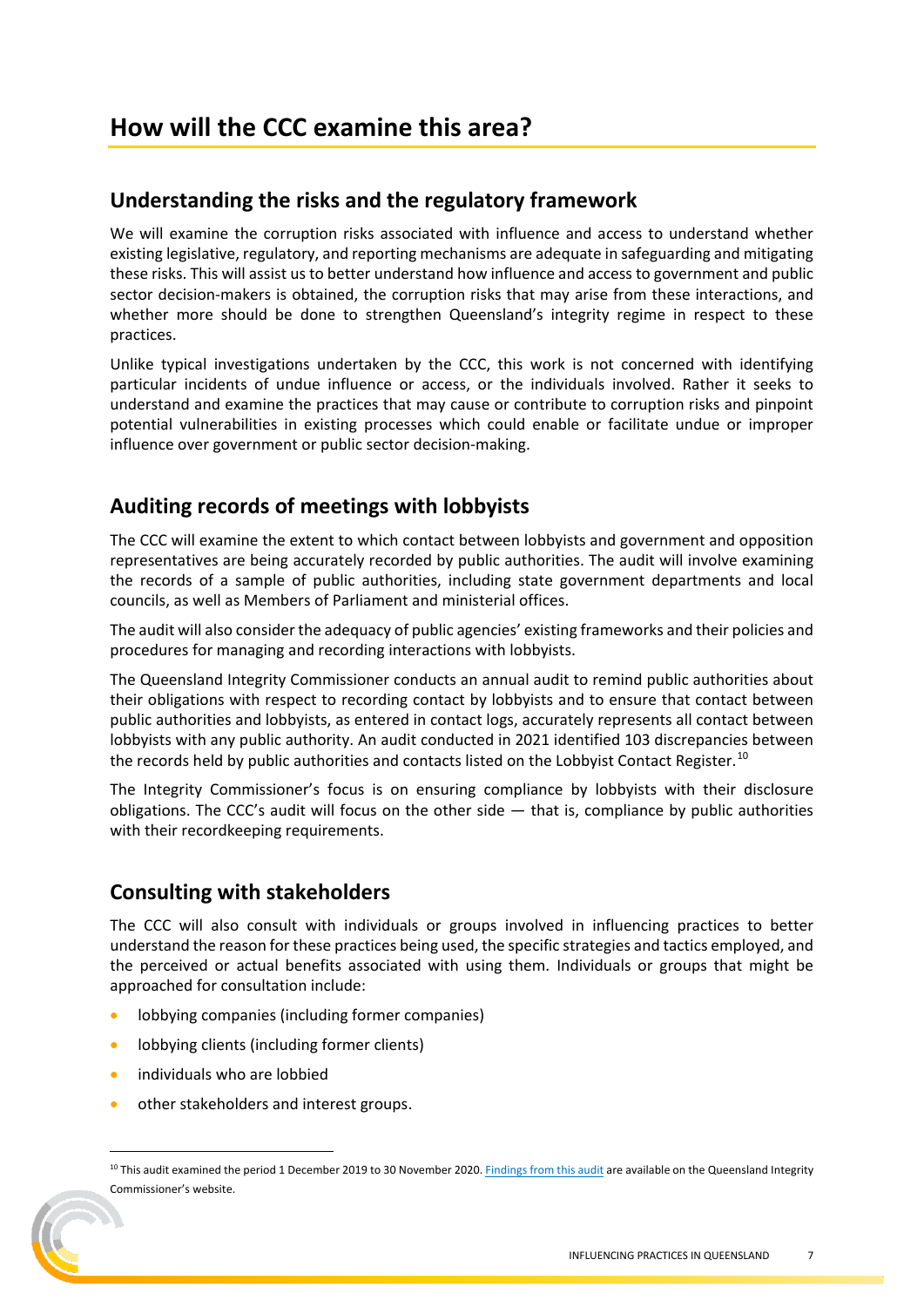#### <span id="page-7-0"></span>**Next steps**

Information obtained from the audit, targeted engagement with stakeholders, and responses to this call for public submissions will allow the CCC to proactively assess and identify any activity or associations that may put the public interest at risk, and if further consideration of the issues is warranted. This could include the conduct of a public hearing to explore issues and seek evidence from relevant parties, the use of other powers available to the CCC to examine these issues, or the preparation of a further public report.

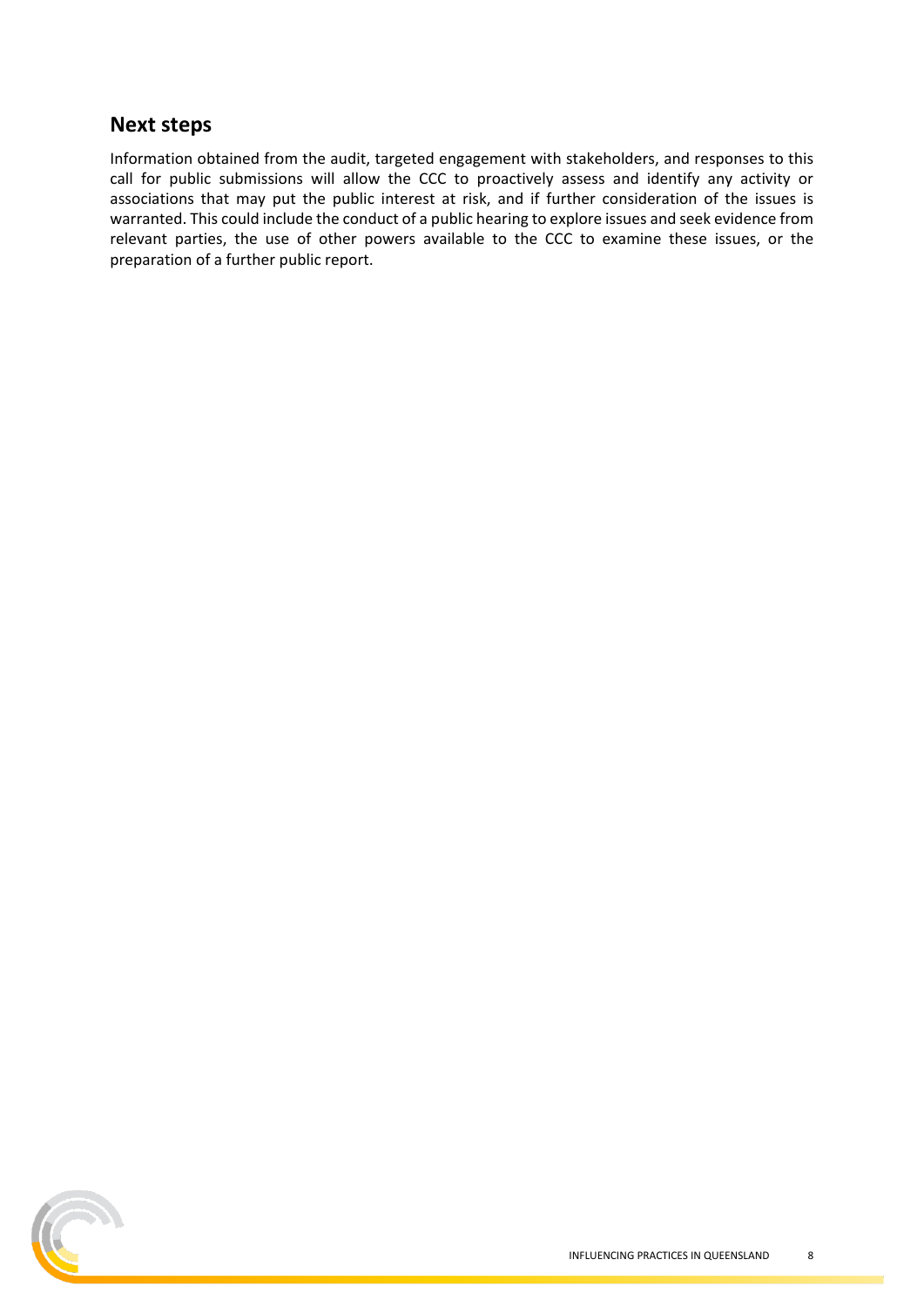#### <span id="page-8-0"></span>**Invitation for public submissions**

To support its examination of influencing practices, the CCC is inviting public submissions on this topic. The CCC invites your views by way of written feedback in response to this discussion paper.

You are welcome to provide comments on any or all of the key topics identified in this paper, and any other areas that you think are relevant to the aims of the CCC's ongoing examination of these issues. We are particularly keen to hear from people who have had experience in the use of influencing practices and those who have experienced challenges accessing government decision-makers.

#### **Submissions are due by close of business Friday 15 July 2022.**

<span id="page-8-1"></span>Please refer to the Appendix for more information on how to make a submission and how the CCC will handle the submissions it receives.

#### **Key topic areas**

An ongoing review by the CCC has identified a number of key topic areas relating to influence and access in Queensland. Although several issues are highlighted below, they are not an exhaustive summary of all the corruption risks and vulnerabilities that may arise through attempts to seek influence and access.

- **Fairness and equity in access to decision-makers.** The CCC's own intelligence demonstrates that a small number of lobbying companies appear to have a large amount of access to decisionmakers. Concerns have been raised that individuals or companies who are not afforded this access may be denied the opportunity to advocate their views.
- **Post-separation arrangements.** Despite there being restrictions on former senior government officials representing third-party clients they had previous dealings with in an official capacity, there is no restriction on lobbyists from the same firm representing a client their colleague has had previous dealings with. Such arrangements risk frustrating the purpose of the restrictions imposed on former officials.
- **Management of conflicts of interest.** Many registered lobbyists in Queensland have recently worked in ministerial staff or political party roles for the same government they are actively lobbying in their new role and maintain close personal associations with elected officials. How lobbyists and elected officials, and/or other senior government representatives, manage conflicts of interest, and the extent to which they cause, or contribute to, undue influence is unclear at present.
- **Consulting and lobbying.** Ongoing monitoring of lobbying activities has identified that some lobbyists and/or lobbying companies are directly engaged by public sector agencies in consulting roles. Some prominent lobbying companies also have consulting arms to specifically undertake this work. The dual role of lobbyist/lobbying company and consultant can carry the risk of undue influence and conflicts of interest. For instance, a registered lobbyist who is engaged as a consultant to a public sector agency may inadvertently advocate the interests of a third-party client represented by their firm, or they may be privy to confidential government information through their consulting role that is beneficial to progressing the interests of a client.
- **Direct employment arrangements.** Information obtained by the CCC suggests that individuals may avoid lobbyist registration requirements by being directly employed by a company for which they are undertaking lobbying activities. In some situations, this may include multiple simultaneous engagements that bear little resemblance to typical employment-like relationships. The concern with this is that there is no, or very limited, transparency of these interactions and such engagements may frustrate the current framework for registration.

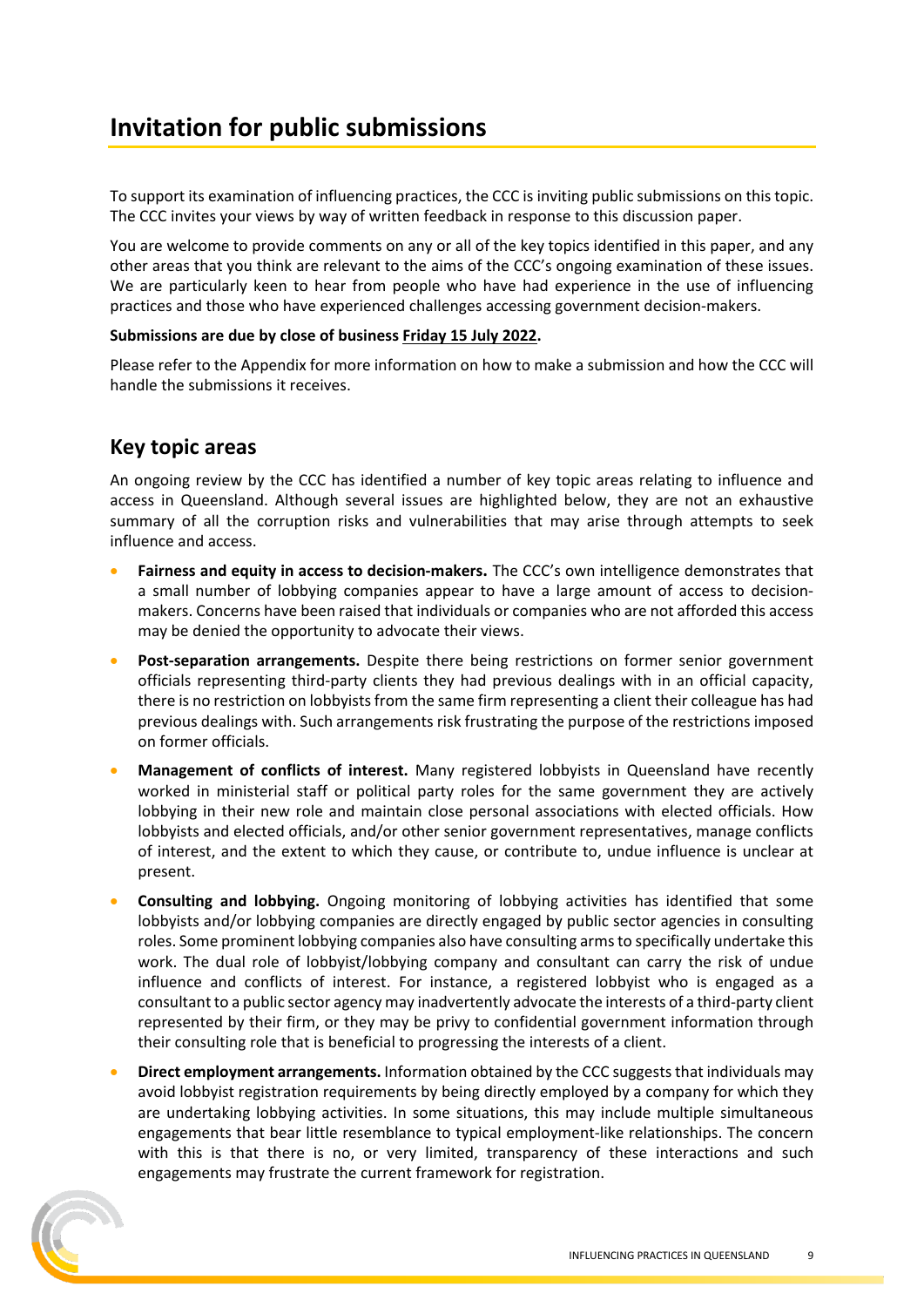• **Types of outcomes being lobbied.** Although the Queensland lobbyist register requires lobbyists to nominate the purpose of their contact with a government representative, the pre-set categories do not provide specific information about the types of outcomes being lobbied for. A greater understanding of the nature of the outcomes being lobbied for will inform an assessment of the corruption risks associated with the influencing activity. For example, the extent to which a policy level change is sought, or if the lobbyist client seeks a direct interest outcome, may impact this assessment. Outcomes involving legislative change and direct interest decisions are subject to statutory processes of objection and have other opportunities for competing views to be presented. Conversely, administrative policy shifts or the lobbying for direct commercial contracts may not have controls that ensure equity and transparency in decision-making until after the decision has been made.

#### <span id="page-9-0"></span>**Discussion points for stakeholders and community members**

The CCC is exploring the corruption risks that may arise with influencing practices and whether existing legislative, regulatory and reporting mechanisms are adequate in safeguarding and mitigating those risks.

The CCC is interested in hearing from a range of people who have had experience with influencing practices. This includes people who are currently or have previously been registered lobbyists, people who have engaged the services of a registered lobbyist, current and former government representatives who have been lobbied, and representatives of non-government organisations who have an interest in government decision-making.

The following topic areas are provided to help guide your submission. Your submission does not need to address every topic area. Interested parties are encouraged to provide information in response to matters raised in this paper about which they have relevant experience or knowledge.

- The specific strategies or mechanisms used to access government representatives and influence decisions.
- The extent to which lobbying or other mechanisms to gain access or influence are successful, and whether this amounts to improper or undue influence.
- The extent to which individuals or groups are refused or limited access to government representatives without a lobbyist, or a particular lobbyist, or through exerting other influence.
- The types of decisions, outcomes or change that are being sought through the use of influencing practices.
- The amount of influence that close personal or political associations have on government policy or decisions.
- The specific types of benefits received by individuals or companies who obtain access to, or influence over, government and public sector decisions.
- The ways in which individuals or companies, including lobbyists, gain access to decision-makers, and the strategies used to influence government policy.
- The methods being used to circumvent existing regulation or legislation (such as the direct engagement of individuals to undertake lobbying or consulting activities).

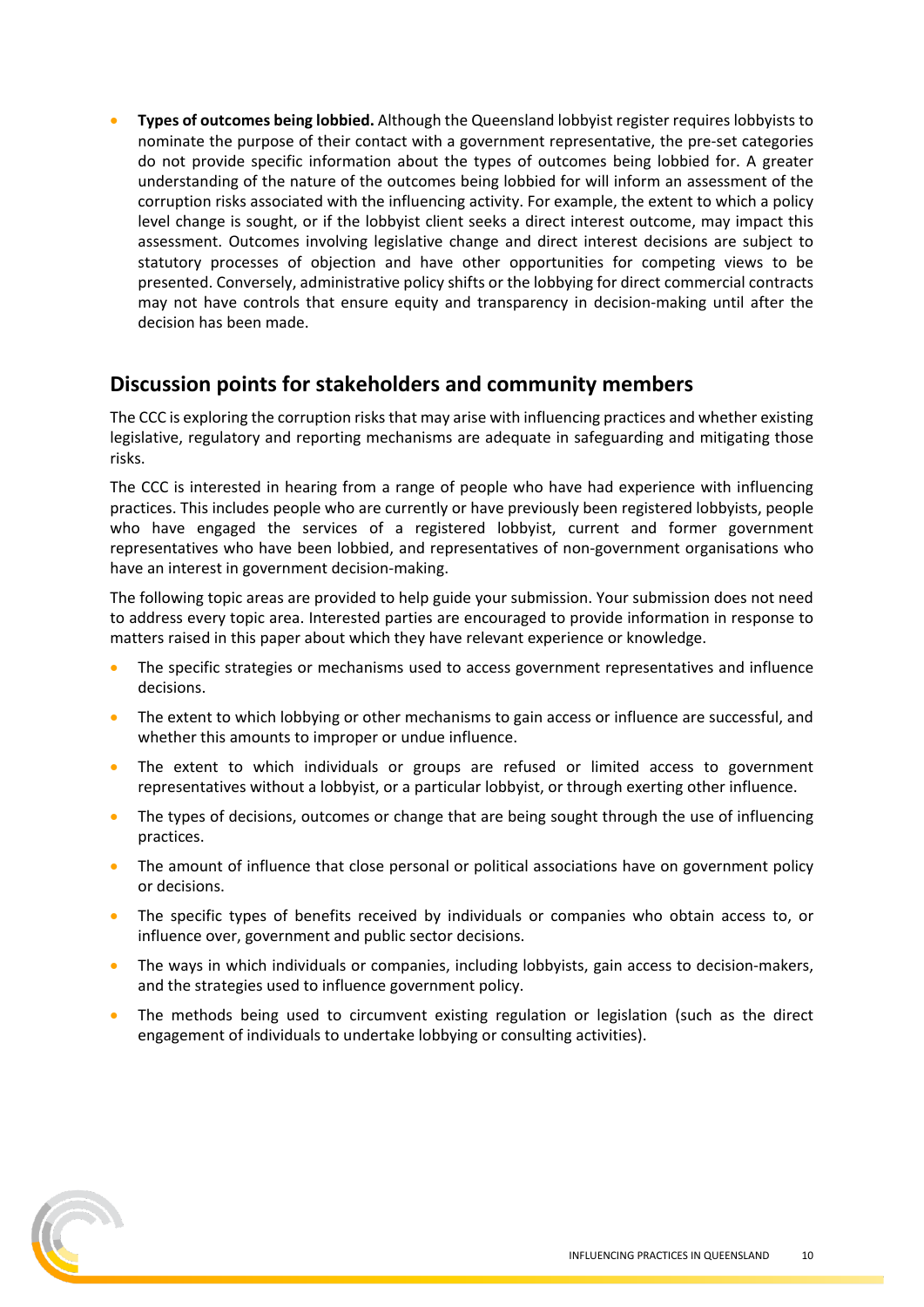### <span id="page-10-0"></span>**Appendix: Making a submission to the CCC**

We would like to hear your views and experiences. To make a submission to the CCC:

- Review the "Discussion points for stakeholders and community members" (see page 10).
- Ensure that your submission clearly addresses one or more of these discussion points. If it does not, the CCC may decide not to accept your submission. Your submission does not need to address every discussion point.
- Clearly identify how you would like the CCC to treat your submission, based on the following options:
	- **Public submission** the CCC may refer to or quote directly from the submission, and name the source of the submission, in relevant publications. Public submissions may be published on the CCC website.
	- − **Anonymous submission** the CCC may refer to or quote directly from the submission in relevant publications but will not identify its source. Anonymous submissions, with all identifying information removed, may be published on the CCC website.
	- − **Confidential submission** the CCC will not quote or refer to the submission in any report or publication. Confidential submissions will not be published on the CCC website.
- If there is no clear selection of one of these options, the CCC will regard your document as a public submission. Note that the CCC will not make public any submission or, where practicable, any part of a submission that:
	- contains allegations of corrupt conduct or police misconduct
	- − contains identifying information about a third party (the names of people, businesses or organisations), offensive material (including abusive or threatening behaviour), defamatory material, or links to other websites
	- − does not address issues relevant to the review
	- infringes the intellectual property rights of others or promotes commercial interests.
- Send your submission to the CCC by **close of business on Friday 15 July 2022** by one of the following methods.
	- **Email:** [InfluencingPractices@ccc.qld.gov.au](mailto:InfluencingPractices@ccc.qld.gov.au)
	- **Post:** Influencing Practices Crime and Corruption Commission

GPO Box 3123 Brisbane Qld 4001

If you have a query regarding your submission, please email InfluencingPractices@ccc.qld.gov.au and the CCC will contact you.